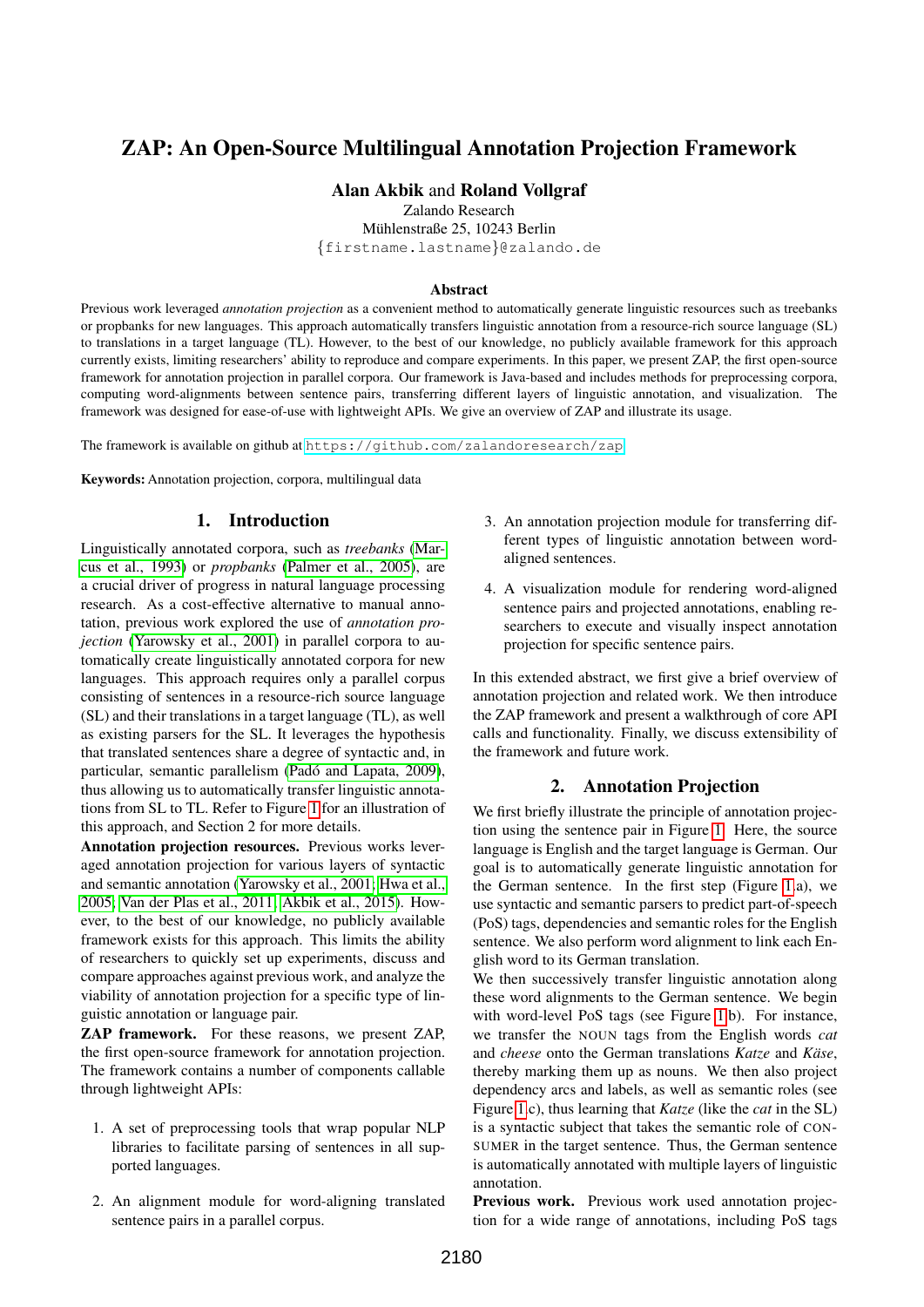

<span id="page-1-0"></span>Figure 1: Stepwise example of annotation projection for an English-German sentence pair. In a), SL parsers are used to predict syntax and semantic roles for the English sentence, and words are aligned to their German translations. In b) PoS tags are transferred along alignments onto German words. In c) dependency arcs and semantic roles are transferred along word alignments, thus automatically labeling the German sentence with dependencies, PoS tags and semantic roles. Note that the unaligned German word *gerade* remains unannotated.

[\(Yarowsky et al., 2001\)](#page-4-0), syntactic chunks [\(Yarowsky and](#page-3-6) [Ngai, 2001\)](#page-3-6), dependency trees [\(Hwa et al., 2005\)](#page-3-3), word senses [\(Bentivogli and Pianta, 2005\)](#page-3-7), named entities [\(May](#page-3-8)[hew et al., 2017\)](#page-3-8) and semantic roles (Padó and Lapata, [2009;](#page-3-2) [Akbik et al., 2015\)](#page-3-5).

However, as the example in Figure [1](#page-1-0) shows, annotation projection may not always produce fully annotated target language sentences. Previous work found annotation projection to be sensitive to factors such as the quality of translations, accuracy of word alignments and parsers [\(Akbik](#page-3-5) [et al., 2015\)](#page-3-5), and subject to errors stemming from translational divergences [\(Dorr, 1994\)](#page-3-9). For these reasons, previous works devised a number of strategies to address such issues. These include identifying and filtering suboptimally aligned sentence pairs from the parallel corpus [\(Ni](#page-3-10) [et al., 2017\)](#page-3-10), blocking the projection of specific annotations [\(Van der Plas et al., 2011\)](#page-3-4), guiding projection using cross-lingual statistics (Täckström et al., 2012), using semisupervised learning to fill annotation gaps in the target language corpus [\(Akbik et al., 2015\)](#page-3-5) and leveraging crowd-sourcing to curate projections [\(Wang et al., 2017\)](#page-3-12).

With the release of ZAP, we aim to assist researchers investigate and further improve such annotation projection strategies for various layers of linguistic annotation, with the hope of eventually generating new linguistic resources for low-resource languages that approach the quality of expert annotation.

## 3. The ZAP Framework

The ZAP framework is a Java-based open source project available on github<sup>[1](#page-1-1)</sup>. It provides both a set of lightweight APIs to programmatically design annotation projection experiments, as well as a simple UI for exploratory analysis of projection approaches. In the following, we illustrate the core usage of the framework.

#### 3.1. Packaging and Distribution

The project is managed using the *maven* build automation tool, giving researchers two simple ways to start using the framework. The first is to clone the github repository and build the project locally by calling mvn install in its root folder, which will execute unit tests and install the project into the local maven repository. This is the recommended option for researchers interested in fully understanding and extending the APIs for their experiments. The second option is to include the project as a dependency into a Java project. This is accomplished simply by adding the following dependency to the project's POM.XML:

```
<dependency>
 <groupId>org.zalando.research</groupId>
 <artifactId>zap</artifactId>
 <version>1.0</version>
</dependency>
```
We recommend the latter option for most researchers, allowing them to quickly get started with building their own projection experiments.

#### 3.2. Parser Wrappers

The first component of ZAP are wrappers around popular NLP tools, namely STANFORD CORENLP [\(Manning et al.,](#page-3-13) [2014\)](#page-3-13) (for PoS-tagging, named entity recognition and dependency parsing), the ANNA lemmatizers [\(Bohnet, 2010\)](#page-3-14) (for lemmatization) and the MATE toolkit (Björkelund et [al., 2009\)](#page-3-15) (for semantic role labeling). These tools were selected for their open source availability and their maven packaging. This design choice ensures that users do not need to install any third party parsers or tools to get started – maven downloads all required dependencies automatically. Parsing a sentence. After adding ZAP to a project, users can parse any sentence with two lines of code:

```
PipelineWrapper pipeline = new
   PipelineWrapper(Language.ENGLISH);
```

```
Sentence parse = pipeline.parse("The
   cat was eating cheese.");
```
The first line initializes the parser wrapper for the selected language, the second parses the sentence into an object that contains the full syntactic-semantic parse of the sentence.

<span id="page-1-1"></span><sup>1</sup><https://github.com/zalandoresearch/zap>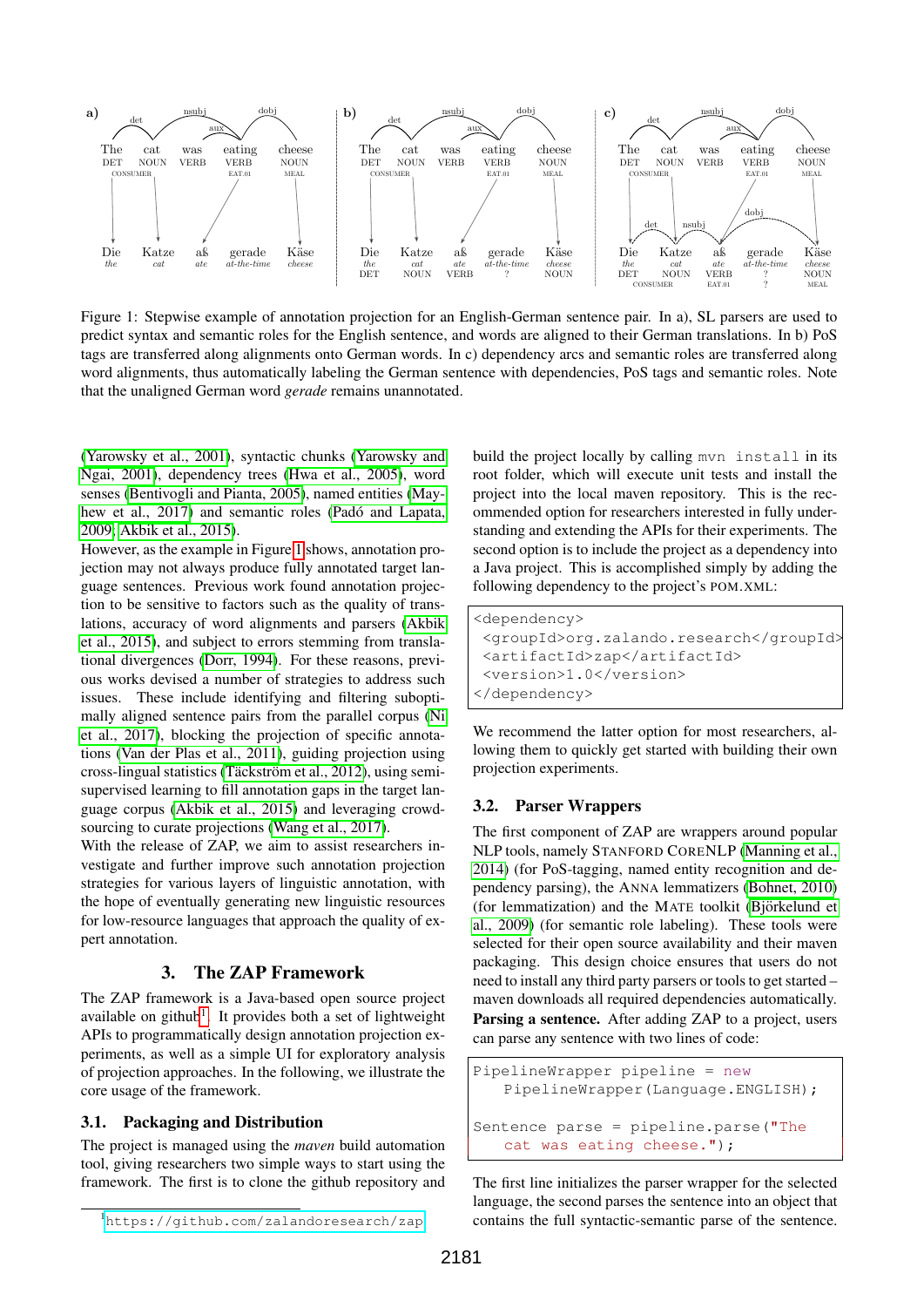This object provides methods for accessing annotations and rendering itself in *CoNLL-U*[2](#page-2-0) format.

Different languages. In order to parse a sentence in a different language, the wrapper only needs to be initialized with the appropriate language enum, as follows:

```
PipelineWrapper pipeline = new
   PipelineWrapper(Language.GERMAN);
Sentence parse = pipeline.parse("Die
   Katze aß gerade Käse.");
```
At time of writing, ZAP wraps tools for parsing of English, German, French, Spanish and Chinese. We expect more languages added to this list in the near future.

Gold-annotated corpora. It is also possible to create SEN-TENCE objects from existing gold-annotated treebanks in lieu of using parsers. For this purpose, we include classes for reading corpora in CoNLL-U and CoNLL-X format.

## 3.3. Heuristic Word Alignment

A prerequisite for annotation projection is to word-align parallel sentences. A first step is to create a BISENTENCE object that contains a source sentence and its target language translation. The source sentence is typically parsed (as described above), while the target sentence is initialized without annotation:

```
Sentence sourceSentence =
   pipeline.parse("The cat was eating
   cheese.");
Sentence targetSentence =
   Sentence.fromTokenized("Die Katze
   aß gerade Käse.");
BiSentence biSentence = new
   BiSentence(sourceSentence,
   targetSentence);
```
The ZAP framework offers several ways to add word alignments to a BISENTENCE object. One way is to read externally computed word alignments in the "Pharaoh format", as produced by most popular word-alignment tools including FASTALIGN [\(Dyer et al., 2013\)](#page-3-16) and BERKE-LEYALIGNER [\(DeNero and Liang, 2007\)](#page-3-17). As an alternative option, ZAP also offers a heuristic word alignment module that uses pre-computed word translation probabilities computed over large parallel corpora [\(Tiedemann, 2012\)](#page-3-18). The latter option has the advantage of not requiring external tools. It can be called by instantiating the HEURISTI-CALIGNER.

```
HeuristicAligner aligner =
   HeuristicAligner
 .getInstance(Language.GERMAN);
```

```
biSentence.align(aligner);
```

```
2 http://universaldependencies.org/format.
html lists a specification of the format.
```

|    | Die    | DET         | DT  | 2. | det   |
|----|--------|-------------|-----|----|-------|
| 2  | Katze  | <b>NOUN</b> | ΝN  | 3  | nsubj |
| 3  | aß     | VERB        | VBG | 0  | root  |
| 4  | gerade |             |     |    |       |
| .5 | Käse   | <b>NOUN</b> | ΝN  | 3  | dobj  |
| 6  | ٠      |             |     |    |       |
|    |        |             |     |    |       |

<span id="page-2-1"></span>Figure 2: German example sentence with projected annotations rendered in CoNLL-U format (first 8 columns).

## 3.4. Annotation Projection

Once a word-aligned BISENTENCE is produced, a simple call of the ANNOTATIONTRANSFER object suffices to project all word-level (PoS-tags), span-level (named entities), tree-level (dependencies) and proposition semantic levels of annotation from the source sentence onto the target sentence:

```
new AnnotationTransfer()
   .transfer(biSentence);
```
In ZAP, annotation is projected following standard practices. Word-level annotation is projected using direct transfer [\(Van der Plas et al., 2011\)](#page-3-4), i.e. directly following word alignments. Annotations that span several words, such as semantic roles, are projected onto aligned target language constituents that are identified following the procedure introduced in Padó and Lapata (2009). Next to the aboveillustrated method call which transfers all linguistic annotation, users may also choose only a subset of annotation types to be projected. For instance, a user may only be interested in projecting named entities, while using existing target language parsers to identify syntactic structure.

Annotation projection produces a target language SEN-TENCE object with added linguistic annotation. This object can then be saved in CoNLL-U format, for instance for verification or for use in training of target language parsers. Refer to Figure [2](#page-2-1) for an illustration.

## 3.5. Visualization

As discussed above, previous works found that the viability of annotation projection depends both on the type of annotation being projected as well as the specific language pair in question. For this reason, previous work often conducted careful qualitative analyses of error sources and defined strategies to address these issues. To assist such analysis, we previously presented a demonstration of a web-based UI – called THE PROJECTOR [\(Akbik and Vollgraf, 2017\)](#page-3-19) – that visualizes sentence pairs, word alignments and various layers of linguistic annotation. We include the visualization capabilities of THE PROJECTOR into ZAP.

To launch the interactive UI, a simple method call suffices:

```
int port = 9000;
TheProjectorUI.instance()
   .startServerAtPort(port);
```
This launches the web UI locally at the specified port. For more information on the functionality of THE PROJECTOR, refer to [Akbik and Vollgraf \(2017\)](#page-3-19). A screenshot of the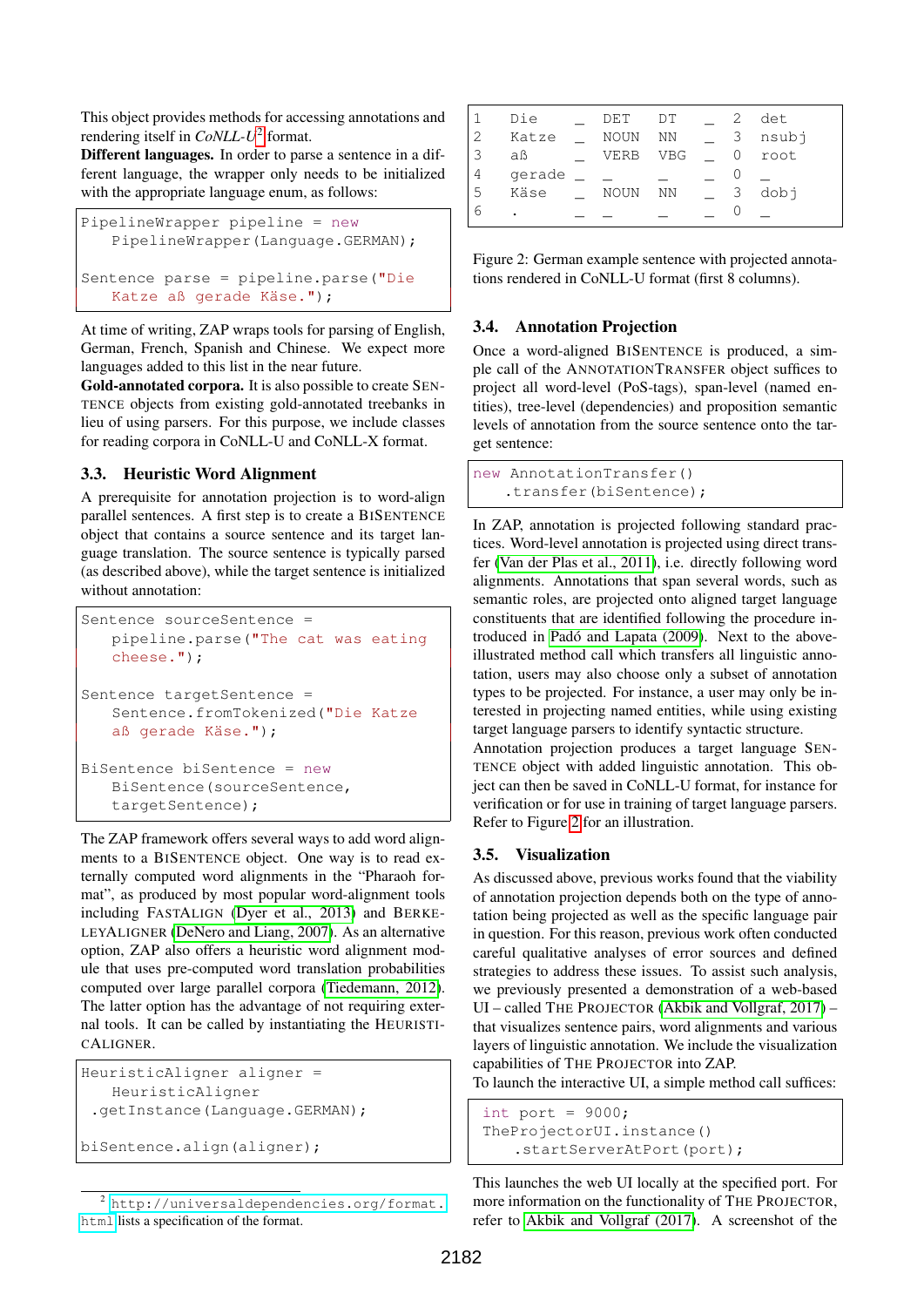

<span id="page-3-20"></span>Figure 3: ZAP's visualization of the running example.

example sentence pair as rendered in the UI is illustrated in Figure [3.](#page-3-20)

## 4. Summary and Outlook: Extending ZAP

To facilitate experimentation with different strategies, we designed simple interfaces for ZAP that allow researchers to extend the framework. It is our hope that the open source nature of the project will encourage more research into annotation projection, eventually leading to automatically generated linguistic resources that approach the quality of expert annotation. Our current work focuses on extending the framework to support more languages and types of annotation, as well as adding heuristic methods for addressing translational divergences.

#### Acknowledgements

We would like to thank the anonymous reviewers for their helpful comments. This project has received funding from the European Union's Horizon 2020 research and innovation programme under grant agreement no 732328 ("FashionBrain").

#### 5. Bibliographical References

- <span id="page-3-19"></span>Akbik, A. and Vollgraf, R. (2017). The projector: An interactive annotation projection visualization tool. In *EMNLP 2017, Conference on Empirical Methods on Natural Language Processing*, pages 43–48.
- <span id="page-3-5"></span>Akbik, A., Chiticariu, L., Danilevsky, M., Li, Y., Vaithyanathan, S., and Zhu, H. (2015). Generating high quality proposition banks for multilingual semantic role labeling. In *ACL 2015, 53rd Annual Meeting of the Association for Computational Linguistics*, pages 397–407.
- <span id="page-3-7"></span>Bentivogli, L. and Pianta, E. (2005). Exploiting parallel texts in the creation of multilingual semantically annotated resources: the multisemcor corpus. *Natural Language Engineering*, 11(3):247–261.
- <span id="page-3-15"></span>Björkelund, A., Hafdell, L., and Nugues, P. (2009). Multilingual semantic role labeling. In *CoNLL 2009, 13th Conference on Computational Natural Language Learning: Shared Task*, pages 43–48.
- <span id="page-3-14"></span>Bohnet, B. (2010). Top accuracy and fast dependency parsing is not a contradiction. In *COLING 2010, 23rd International Conference on Computational Linguistics*, pages 89–97.
- <span id="page-3-17"></span>DeNero, J. and Liang, P. (2007). The berkeley aligner. [http://code.google.com/p/](http://code.google.com/p/berkeleyaligner/) [berkeleyaligner/](http://code.google.com/p/berkeleyaligner/).
- <span id="page-3-9"></span>Dorr, B. J. (1994). Machine translation divergences: A formal description and proposed solution. *Computational Linguistics*, 20(4):597–633.
- <span id="page-3-16"></span>Dyer, C., Chahuneau, V., and Smith, N. A. (2013). A simple, fast, and effective reparameterization of ibm model 2. In *NAACL 2013, North American Chapter of the Association for Computational Linguistics*, pages 644–648.
- <span id="page-3-3"></span>Hwa, R., Resnik, P., Weinberg, A., Cabezas, C., and Kolak, O. (2005). Bootstrapping parsers via syntactic projection across parallel texts. *Natural language engineering*, 11(03):311–325.
- <span id="page-3-13"></span>Manning, C., Surdeanu, M., Bauer, J., Finkel, J., Bethard, S., and McClosky, D. (2014). The stanford corenlp natural language processing toolkit. In *ACL 2014, 52nd Annual Meeting of the Association for Computational Linguistics: System Demonstrations*, pages 55–60.
- <span id="page-3-0"></span>Marcus, M. P., Marcinkiewicz, M. A., and Santorini, B. (1993). Building a large annotated corpus of english: The penn treebank. *Computational linguistics*, 19(2):313–330.
- <span id="page-3-8"></span>Mayhew, S., Tsai, C.-T., and Roth, D. (2017). Cheap translation for cross-lingual named entity recognition. In *EMNLP 2017, Conference on Empirical Methods in Natural Language Processing*, pages 2526–2535.
- <span id="page-3-10"></span>Ni, J., Dinu, G., and Florian, R. (2017). Weakly supervised cross-lingual named entity recognition via effective annotation and representation projection. *CoRR*, abs/1707.02483.
- <span id="page-3-2"></span>Padó, S. and Lapata, M. (2009). Cross-lingual annotation projection for semantic roles. *Journal of Artificial Intelligence Research*, 36(1):307–340.
- <span id="page-3-1"></span>Palmer, M., Gildea, D., and Kingsbury, P. (2005). The proposition bank: An annotated corpus of semantic roles. *Computational linguistics*, 31(1):71–106.
- <span id="page-3-11"></span>Täckström, O., McDonald, R., and Uszkoreit, J. (2012). Cross-lingual word clusters for direct transfer of linguistic structure. In *NAACL 2012, North American Chapter of the Association for Computational Linguistics*, pages 477–487.
- <span id="page-3-18"></span>Tiedemann, J. (2012). Parallel data, tools and interfaces in opus. In *LREC 2012, 8th International Conference on Language Resources and Evaluation*, pages 2214–2218.
- <span id="page-3-4"></span>Van der Plas, L., Merlo, P., and Henderson, J. (2011). Scaling up automatic cross-lingual semantic role annotation. In *ACL 2011, 49th Annual Meeting of the Association for Computational Linguistics*, pages 299–304.
- <span id="page-3-12"></span>Wang, C., Akbik, A., Chiticariu, L., Li, Y., Xia, F., and Xu, A. (2017). CROWD-IN-THE-LOOP: A hybrid approach for annotating semantic roles. In *EMNLP 2017, Conference on Empirical Methods in Natural Language Processing*, pages 1914–1923.
- <span id="page-3-6"></span>Yarowsky, D. and Ngai, G. (2001). Inducing multilingual pos taggers and np bracketers via robust projection across aligned corpora. In *NAACL 2001, North American Chapter of the Association for Computational Linguistics*, pages 1–8.